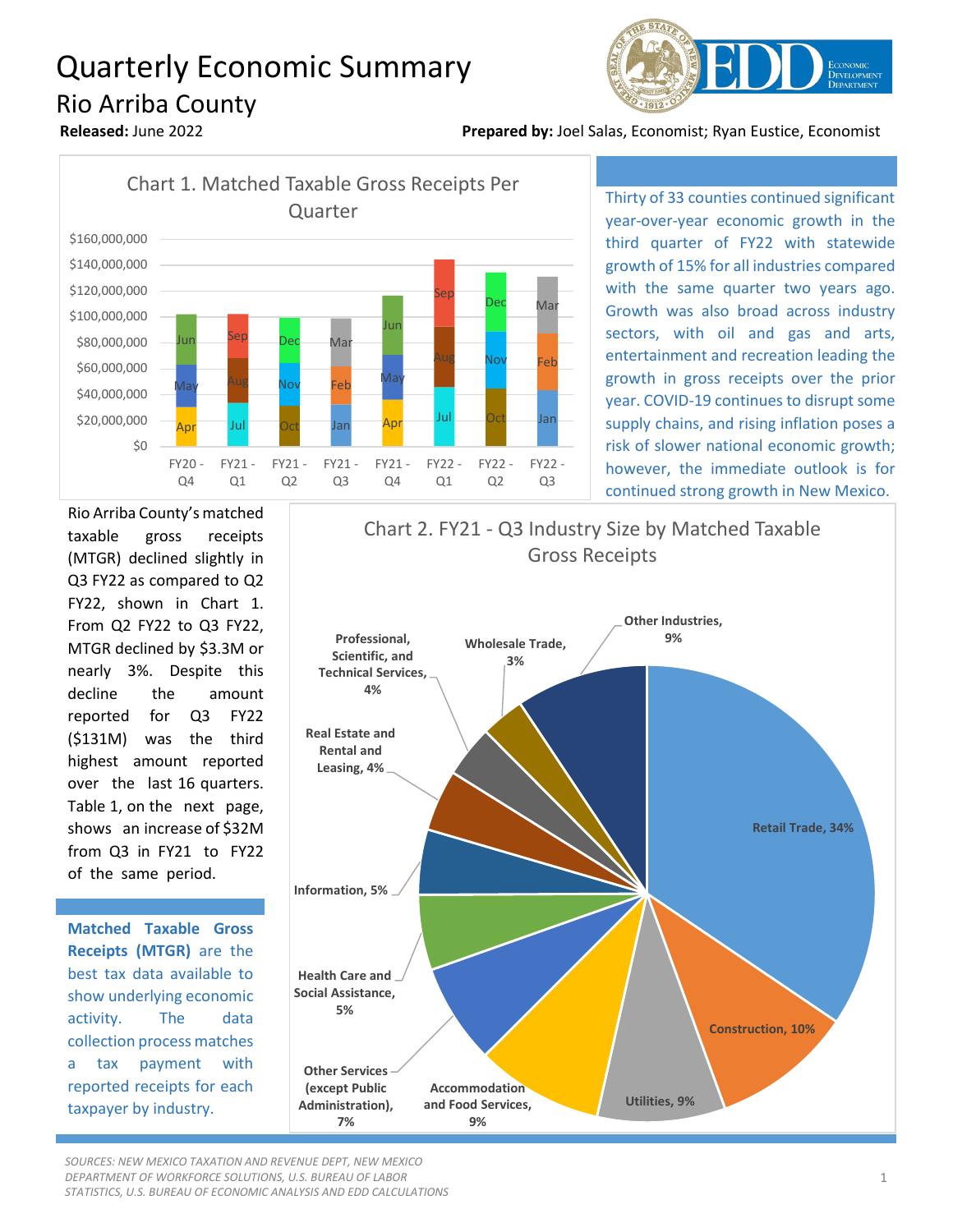## Quarterly Economic Summary Rio Arriba County



| Table 1. FY22 - Q3 Matched Taxable Gross Receipts by Industry |           |                |                   |             |              |        |                 |        |
|---------------------------------------------------------------|-----------|----------------|-------------------|-------------|--------------|--------|-----------------|--------|
| <b>Industries</b>                                             | FY22 - Q3 |                | <b>YOY Growth</b> |             | YOY % Change |        | 2-Year % Change |        |
| Accommodation and Food Services                               | \$        | 11,782,772     | -\$               | 1,722,267   |              | 17%    |                 | 38%    |
| Administrative/Support & Waste Management/Remediation         | \$        | $1,695,178$ \$ |                   | 425,684     |              | 34%    |                 | 25%    |
| Agriculture, Forestry, Fishing, and Hunting                   | \$        | 477,962        | \$                | (1,358,556) |              | $-74%$ |                 | $-53%$ |
| Arts, Entertainment, and Recreation                           | \$        | 346,818        | Ŝ.                | (378, 117)  |              | $-52%$ |                 | $-6%$  |
| Construction                                                  | \$        | 13,087,407     | \$                | 1,903,182   |              | 17%    |                 | 11%    |
| <b>Educational Services</b>                                   | \$        | 233,505        | S                 | (51, 372)   |              | $-18%$ |                 | 1%     |
| Finance and Insurance                                         |           | 555,664        | \$.               | 276,985     |              | 99%    |                 | 87%    |
| <b>Health Care and Social Assistance</b>                      | \$        | 6,983,420      | S                 | 4,844,690   |              | 227%   |                 | 202%   |
| Information                                                   | \$        | 6,046,087      | S                 | 1,262,994   |              | 26%    |                 | $-31%$ |
| Management of Companies and Enterprises                       | \$        |                | \$                |             | N/A          |        | N/A             |        |
| Manufacturing                                                 |           | 2,950,145      | Ś.                | (49,090)    |              | $-2%$  |                 | 59%    |
| Mining, Quarrying, and Oil and Gas Extraction                 |           | 2,430,866      | S                 | 1,454,685   |              | 149%   |                 | 125%   |
| Other Services (except Public Administration)                 | \$        | 9,273,604      | Ŝ.                | 2,123,055   |              | 30%    |                 | 67%    |
| Professional, Scientific, and Technical Services              | \$        | 4,808,155      | \$.               | 2,370,328   |              | 97%    |                 | 52%    |
| <b>Public Administration</b>                                  | Ś         | 375,608        | S                 | 375,608 N/A |              |        | N/A             |        |
| Real Estate and Rental and Leasing                            | \$        | 5,687,619      | Ŝ.                | 1,439,048   |              | 34%    |                 | 80%    |
| <b>Retail Trade</b>                                           |           | 45,151,996     | S                 | 8,515,430   |              | 23%    |                 | 41%    |
| <b>Transportation and Warehousing</b>                         |           | 1,171,459      | Ŝ.                | 548,076     |              | 88%    |                 | 123%   |
| Unclassified Establishments                                   |           | 2,030,464      | S                 | 1,791,525   |              | 750%   |                 | 242%   |
| Utilities                                                     | \$        | 11,875,603     | \$.               | 1,875,387   |              | 19%    |                 | 32%    |
| Wholesale Trade                                               | \$        | 4,051,347      | -S                | 3,132,548   |              | 341%   |                 | 229%   |
| <b>All Industries</b>                                         | Ś         | 131,229,895    | S                 | 32,159,036  |              | 32%    |                 | 41%    |

Table 1 also shows 15 industries that reported a year-over-year (YOY) increase. The largest increase came from the retail trade industry, which posted a YOY increase of \$8.5M or 23%. Out of the 15 industries that reported a YOY increase, 12 of them reported an increase greater than \$1M.

Gross receipts tax (GRT) revenue collections for Rio Arriba County decreased by \$233K, or 12%, from Q2 FY22 to Q3 FY22 (Chart 4). Over the last eight quarters GRT collections have trended relatively flat and have averaged \$1.9M, which is \$200K less than what was collected during Q3 FY22.



*SOURCES: NEW MEXICO TAXATION AND REVENUE DEPT, NEW MEXICO DEPARTMENT OF WORKFORCE SOLUTIONS, U.S. BUREAU OF LABOR STATISTICS, U.S. BUREAU OF ECONOMIC ANALYSIS AND EDD CALCULATIONS*

## Chart 3. Annual Total GRT Revenue Collections